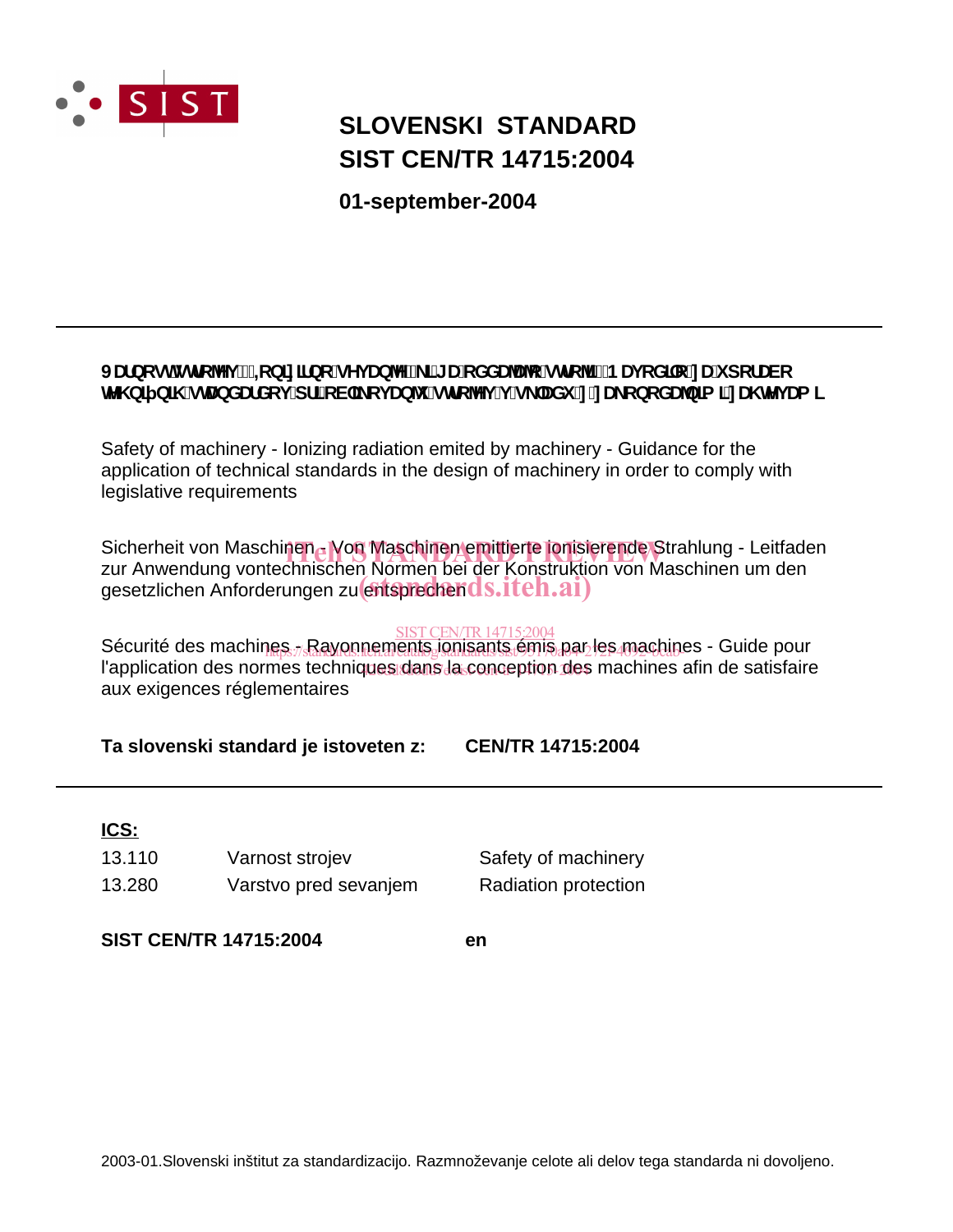

# iTeh STANDARD PREVIEW (standards.iteh.ai)

SISTCEN/TR14715:2004 https://standards.iteh.ai/catalog/standards/sist/95170a64-272f-4692-bcab-426dd8d6dd7e/sist-cen-tr-14715-2004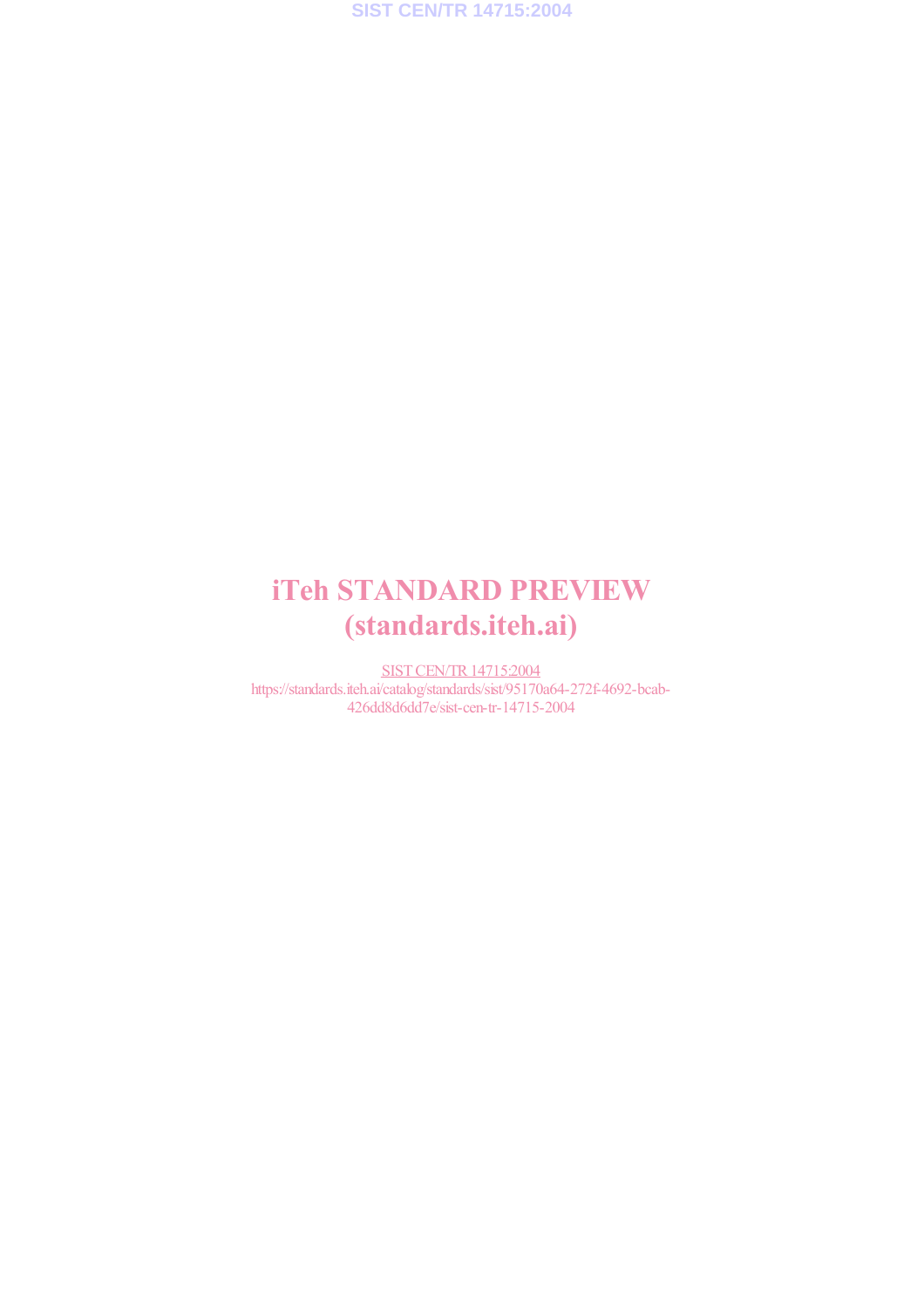#### **SIST CEN/TR 14715:2004**

# TECHNICAL REPORT RAPPORT TECHNIQUE TECHNISCHER BERICHT

# **CEN/TR 14715**

June 2004

ICS 13.220.10

English version

## Safety of machinery - Ionizing radiation emited by machinery - Guidance for the application of technical standards in the design of machinery in order to comply with legislative requirements

Sécurité des machines - Rayonnements ionisants émis par les machines - Guide pour l'application des normes techniques dans la conception des machines afin de satisfaire aux exigences réglementaires

 Sicherheit von Maschinen - Von Maschinen emittierte ionisierende Strahlung - Leitfaden zur Anwendung von technischen Normen bei der Konstruktion von Maschinen um den gesetzlichen Anforderungen zu entsprechen

This Technical Report was approved by CEN on 3 November 2003. It has been drawn up by the Technical Committee CEN/TC 114.

CEN members are the national standards bodies of Austria, Belgium, Cyprus, Czech Republic, Denmark, Estonia, Finland, France, Germany, Greece, Hungary, Iceland, Ireland, Italy, Latvia, Lithuania, Luxembourg, Malta, Netherlands, Norway, Poland, Portugal, Slovakia, Slovenia, Spain, Sweden, Switzerland and United Kingdom. iTeh STANDARD PREVIEW

# (standards.iteh.ai)

SISTCEN/TR14715:2004 https://standards.iteh.ai/catalog/standards/sist/95170a64-272f-4692-bcab-426dd8d6dd7e/sist-cen-tr-14715-2004



EUROPEAN COMMITTEE FOR STANDARDIZATION COMITÉ EUROPÉEN DE NORMALISATION EUROPÄISCHES KOMITEE FÜR NORMUNG

**Management Centre: rue de Stassart, 36 B-1050 Brussels** 

© 2004 CEN All rights of exploitation in any form and by any means reserved worldwide for CEN national Members.

Ref. No. CEN/TR 14715:2004: E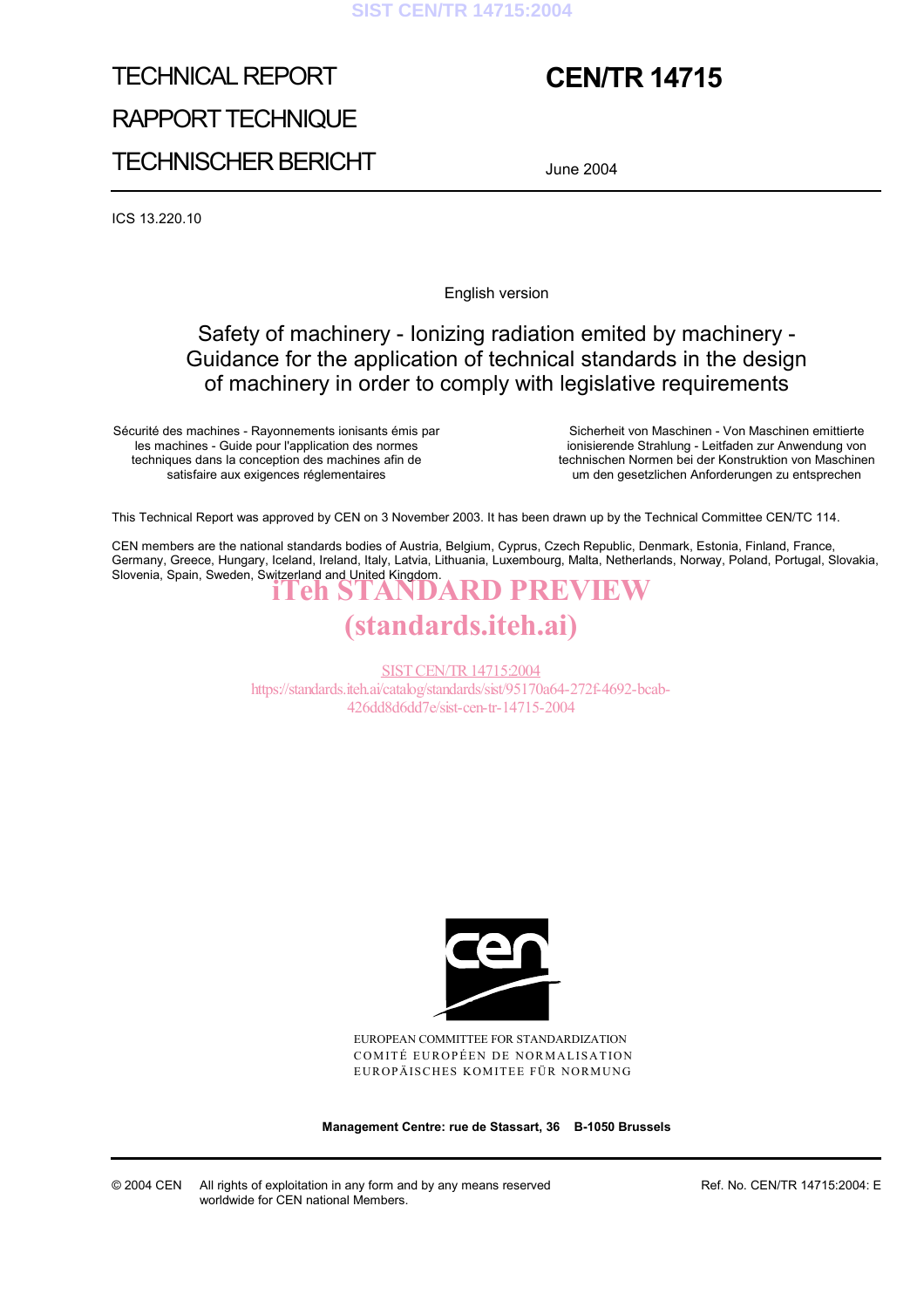#### **SIST CEN/TR 14715:2004**

### **CEN/TR 14715:2004 (E)**

## **Contents**

| 1                       |                                                                                                                                                                              |  |
|-------------------------|------------------------------------------------------------------------------------------------------------------------------------------------------------------------------|--|
| $\mathbf{2}$<br>2.1     |                                                                                                                                                                              |  |
| 2.1.1                   |                                                                                                                                                                              |  |
| 2.1.2                   | Directive 96/29/EURATOM on Basic Safety Standards for the protection of the health of<br>workers and the general public against the dangers arising from ionizing radiation4 |  |
| 2.2                     |                                                                                                                                                                              |  |
| 3                       |                                                                                                                                                                              |  |
| $\overline{\mathbf{4}}$ |                                                                                                                                                                              |  |
| 5                       |                                                                                                                                                                              |  |
| 5.1                     |                                                                                                                                                                              |  |
| 5.2                     |                                                                                                                                                                              |  |
| 5.3                     |                                                                                                                                                                              |  |
| 5.3.1                   |                                                                                                                                                                              |  |
| 5.3.2                   |                                                                                                                                                                              |  |
| 5.3.3                   |                                                                                                                                                                              |  |
| 5.3.4                   |                                                                                                                                                                              |  |
| 6                       |                                                                                                                                                                              |  |
| $\overline{7}$          |                                                                                                                                                                              |  |
|                         |                                                                                                                                                                              |  |
|                         |                                                                                                                                                                              |  |
| A.1<br>A.2              |                                                                                                                                                                              |  |
|                         | Type B Standards on shielding properties of materials against ionizing radiation 15                                                                                          |  |
| A.3                     | Type B Standards relating to measurement of ionizing radiation emissions 16                                                                                                  |  |
|                         | Annex B (informative) Examples of documents published by International, European and national                                                                                |  |
|                         |                                                                                                                                                                              |  |
|                         |                                                                                                                                                                              |  |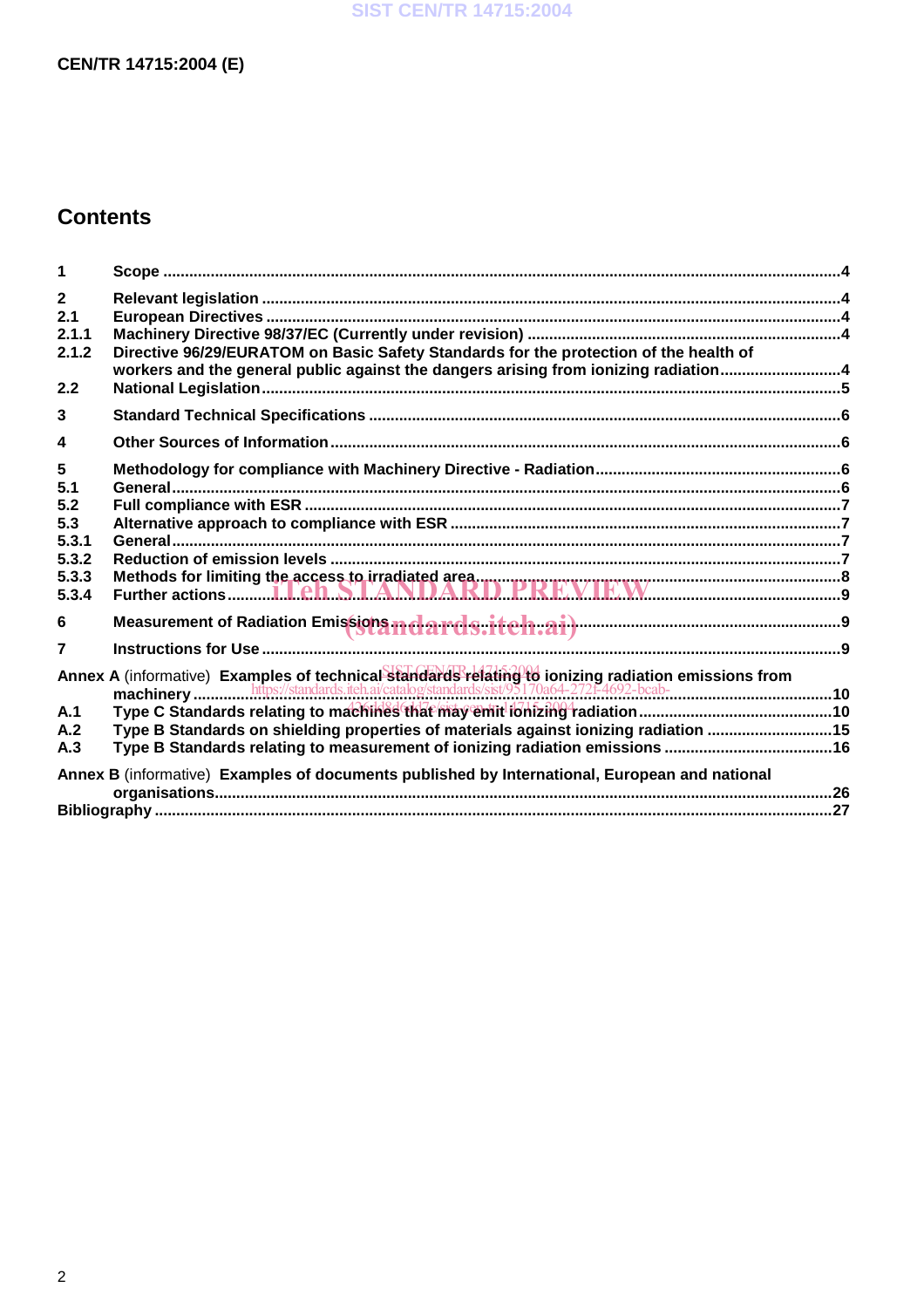### **Foreword**

This document CEN/TR 14715:2004 has been prepared by Technical Committee CEN/TC 114 "Safety of machinery", the secretariat of which is held by DIN.

Annexes A and B are informative.

According to the CEN/CENELEC Internal Regulations, the national standards organizations of the following countries are bound to announce this Technical Report: Austria, Belgium, Cyprus, Czech Republic, Denmark, Estonia, Finland, France, Germany, Greece, Hungary, Iceland, Ireland, Italy, Latvia, Lithuania, Luxembourg, Malta, Netherlands, Norway, Poland, Portugal, Slovakia, Slovenia, Spain, Sweden, Switzerland and United Kingdom

# iTeh STANDARD PREVIEW (standards.iteh.ai)

SISTCEN/TR14715:2004 https://standards.iteh.ai/catalog/standards/sist/95170a64-272f-4692-bcab-426dd8d6dd7e/sist-cen-tr-14715-2004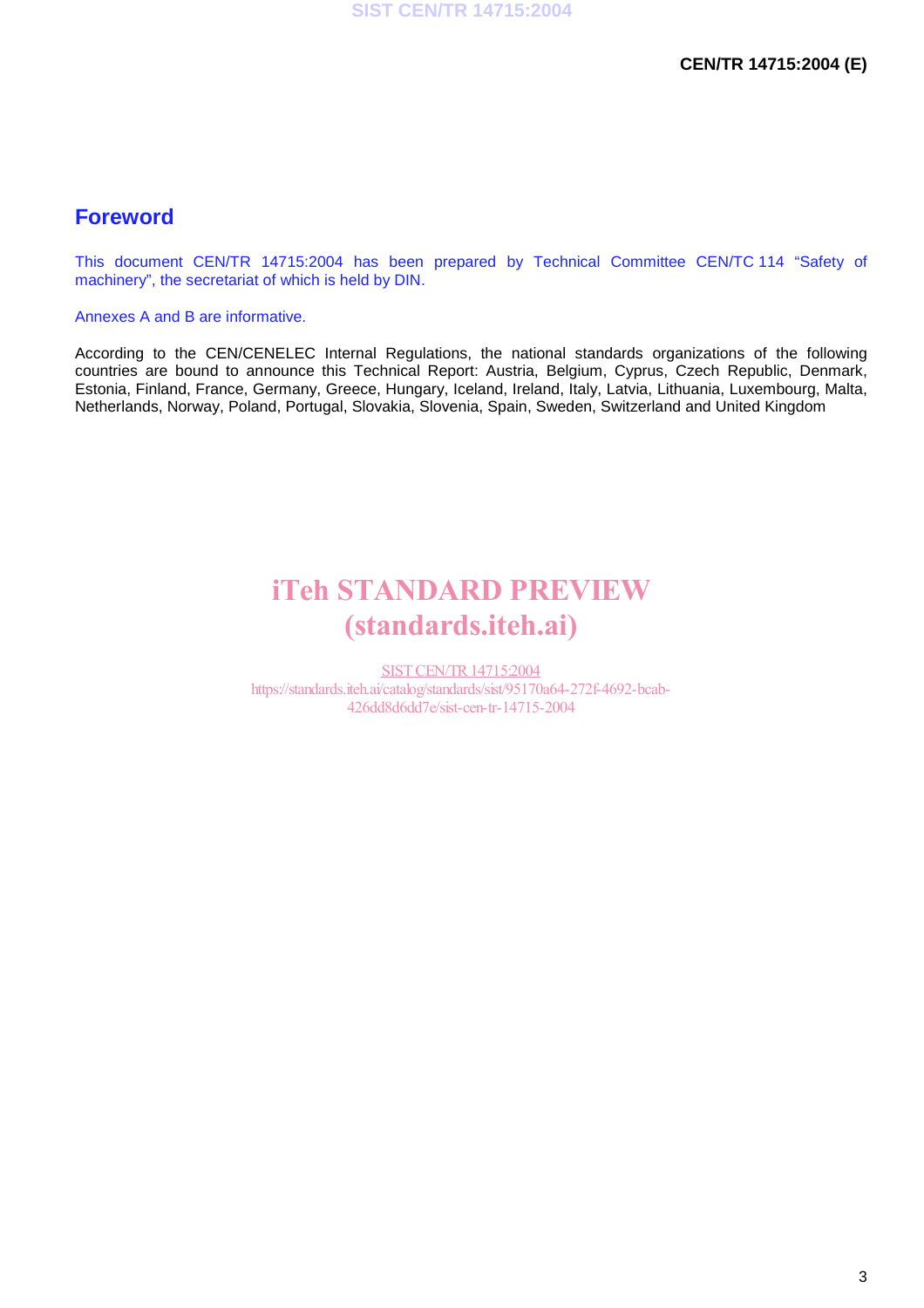## **Introduction**

Machines may emit ionizing radiation either from incorporated radioactive sources or high voltage accelerators (e.g. X-ray machines). Exposure of people to ionizing radiation staying close to the machinery may present a risk to health. To control these health risks, requirements are specified in European and National legislation. The legislation that regulates the design, manufacture and supply of machines is the European Machinery Directive, (98/37/EC). Systems for the protection of workers against the effects of ionizing radiation are specified in a EURATOM Directive (96/29/EURATOM). Detailed technical features are set out in international, European and national standards.

#### **1 Scope**

The purpose of this report is to give guidance on:

- a) how to comply with the relevant legislative requirements, and
- b) how to take into account the technical recommendations specified in International, European and National **Standards**

when machines emitting ionizing radiation are designed and built.  ${\bf PREVEW}$ 

# (standards.iteh.ai)

#### **2 Relevant legislation**

SISTCEN/TR14715:2004

**2.1 European Directives**<sup>https://standards.iteh.ai/catalog/standards/sist/95170a64-272f-4692-bcab-</sup> 426dd8d6dd7e/sist-cen-tr-14715-2004

#### **2.1.1 Machinery Directive 98/37/EC (Currently under revision)**

One of the purposes of this Directive is to provide a uniform approach to maintaining or improving the level of safety design of machinery. The Annex 1 to the Machinery Directive lists all the essential health and safety requirements (ESRs) relating to the design and construction of machinery. Of these, ESR 1.5.10 for 'Radiation' states:

"Machinery must be so designed and constructed that any emission of (Proposed amendment specifies both ionizing and non-ionizing, Revision COM (2000) 899 final 2001-01-26) radiation is limited to the extent necessary for its operation and that the effects on exposed persons are non-existent or reduced to non-dangerous proportions."

This document gives guidance on how to comply with ESR 1.5.10 or, if it is not possible during the design or building stage to reduce the emission levels to non-dangerous proportions, how to proceed in order to fulfil the Machinery Directive.

When considering ionizing radiation emissions, there can be no impediment to supply of the machines within the European Union if the requirements of the ESR 1.5.10 [ESR 1.6.11 in proposed Amendment, Revision COM (2000) 899 final 2001-01-26] have been achieved.

#### **2.1.2 Directive 96/29/EURATOM on Basic Safety Standards for the protection of the health of workers and the general public against the dangers arising from ionizing radiation**

The requirements for the health protection of the general public and workers against the dangers of ionizing radiation are laid down in Council Directive 96/29/EURATOM. This Directive is based on the principles put forward by the International Commission for Radiation Protection (ICRP) in their Publication N° 60.

EURATOM Directive contains among others requirements such as: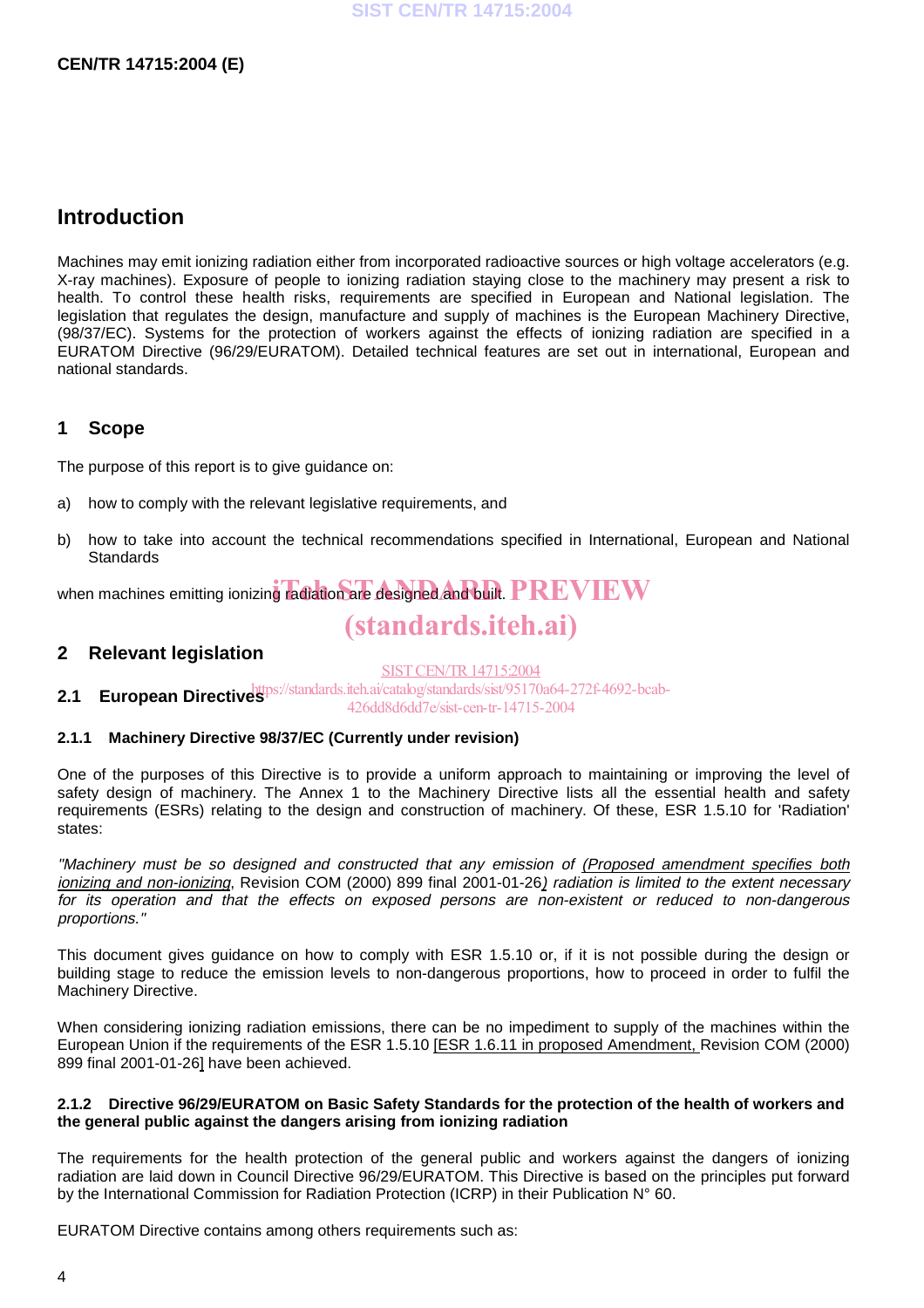- a) maximum permissible doses compatible with adequate safety;
- b) maximum permissible levels of exposure and contamination;
- c) fundamental principles governing the health surveillance of workers.

In addition to the requirements for restricting exposure and dose limitation, the Council Directive 96/29/EURATOM also make provisions for the appointment of qualified experts, designation of areas and workers, local rules, monitoring the exposure of employees, medical supervision, notification of work activities, record keeping, etc. There are also requirements for the investigation of high individual exposures and incidents or accidents involving significant contamination or releases of radioactive material.

The EURATOM Directive requires potential users of sources of ionizing radiation either to give a prior report of their intention to the relevant national authority (see article 3 (1) of EURATOM Directive) or to obtain an authorisation from the national competent authority (see article 4 of EURATOM Directive).

As an exception, for sources considered as safe, article 3 (2) of EURATOM Directive allows the use of radioactive substances or electrical apparatus emitting ionizing radiation without reporting or authorisation if specified requirements are fulfilled.

For machines this exception apply if the following conditions are fulfilled:

- a) machines containing radioactive sources which do not exceed defined quantities, in terms of activity or mass activity concentration (see Annex 1 of EURATOM Directive);
- b) machines containing radioactive sources exceeding the quantities or concentration values specified in a), provided that: (standards.iteh.ai)
	- 1) it is of a type approved by the national competent authority;
	- SIST CEN/TR 14715:2004
	- 2) if the incorporated radioactive source is constructed in the form of a sealed source;
		-
	- $3)$  it does not cause, in normal operating conditions, a dose rate exceeding 1 µSv.h<sup>-1</sup> at a distance of 0,1 m from any accessible surface of the machine;
	- 4) conditions for disposal have been specified by the national competent authority;
- c) operation of machines containing electrical apparatus provided that:
	- 1) it is of a type approved by the national competent authority;
	- 2) it does not cause, in normal operating conditions, a dose rate exceeding 1  $\mu$ Sv.h<sup>-1</sup> at a distance of 0.1 m from any accessible surface of the apparatus.

If a machine complies with one of the requirements specified under a), b) or c) it can be considered that the machine complies also with the ESR 1.5.10 of Machinery Directive.

#### **2.2 National Legislation**

European Directives are directed at the Member States (MS), who have to incorporate the requirements into their national legislation. National legislation for the design, construction and supply of machines have to contain identical requirements to those set out in the Machinery Directive. European Directives for the protection of people (e.g. 96/29/EURATOM) specify minimum requirements which may be more restrictively transcribed into national legislation to provide a higher level of protection. Therefore users of machines emitting ionizing radiation will not only have to comply with the national legislation arising from European Directives but also with any increased national requirements to protect people.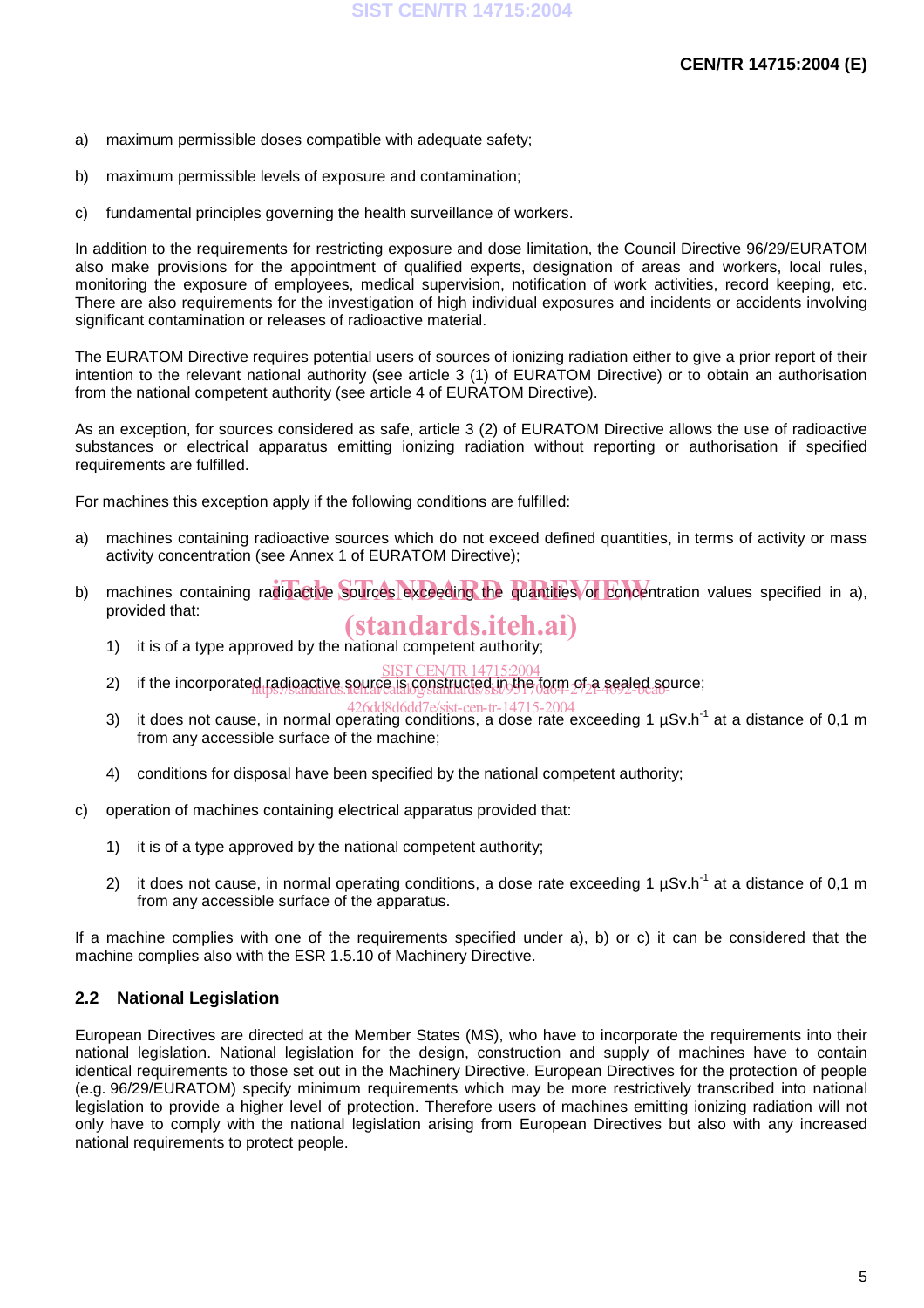#### **CEN/TR 14715:2004 (E)**

#### **3 Standard Technical Specifications**

International, European and National Standards may give useful background material for designers, manufacturers and users of machines emitting ionizing radiation. Standards may also provide technical specifications that are relevant:

- to the measurement of ionizing radiation emissions;
- to describe techniques or give information on the reduction of emissions from machines;
- to provide data on the shielding properties of various materials.

Examples of such standards are listed in Annex A.

#### **4 Other Sources of Information**

It is recognised that there is a large volume of technical information available in the form of technical reports, recommendations or professional guidelines giving useful background material for designers, manufacturers and users of machines emitting ionizing radiation.

Organisations preparing such documents are for example:

- International Commission for Radiological Protection (ICRP);
- International Atomic Energy Agency (IAEA); **ich STANDARD PREVIEW** 
	- (standards.iteh.ai)
- Organisation for Economic Co-operation and Development/Nuclear Energy Agency (OECD/NEA);
	- **IST CEN/TR 14715:2004**
- American Standard for Testing Material (ASTM); standards/sist/95170a64-272f-4692-bcab-
- 426dd8d6dd7e/sist-cen-tr-14715-2004
- National organizations in charge of health and safety.

Some relevant documents published by these organisations are given in Annex B.

#### **5 Methodology for compliance with Machinery Directive - Radiation**

#### **5.1 General**

Two types of approaches are possible to comply with Machinery Directive requirements:

- a full compliance with all the ESR 1.5.10;
- If not possible, the machinery must be designed and constructed with the purpose of approaching those objectives (e.g. by using of additional shielding).

NOTE If compliance with ESR 1.5.10 cannot be met, in all EURATOM Directive requires additional protection measures. These measures, which purposes are to reduce the exposure of people during operation by management or segregation, may include:

- prohibition of non-essential access to the irradiated areas;
- remote controlled and automatic processes;
- installation of additional shielding by the user at work places;
- use of personal protective equipment;
- limiting time of exposure;
- extending the distances between the machine and the operators.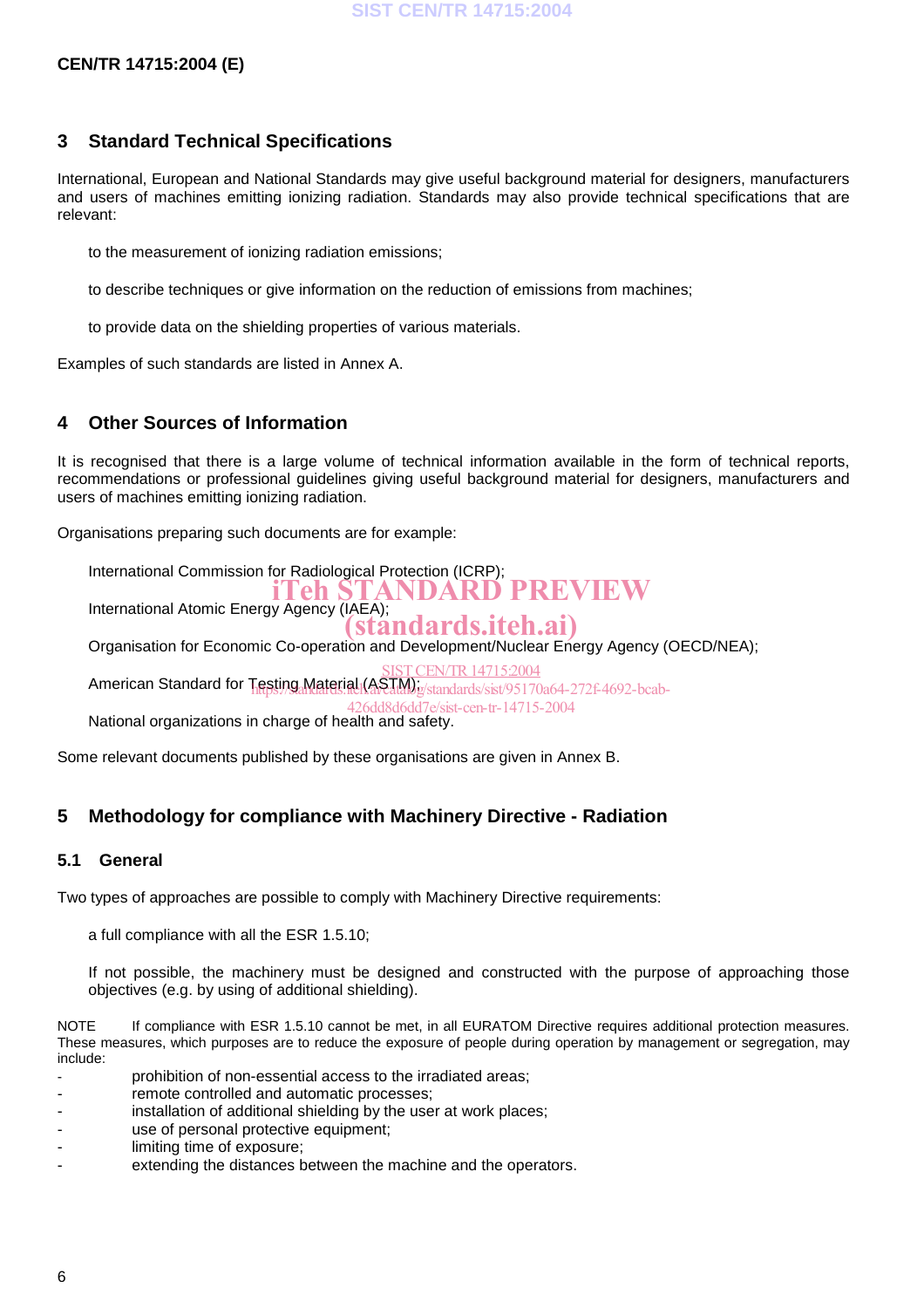#### **5.2 Full compliance with ESR**

To achieve the requirement of the ESR, the design of a machine must restrict emissions to a level that is necessary for the function and that the effects on exposed persons are non-existent or reduced to non-dangerous proportions.

These objectives can be met when a machine complies with one of the requirements specified under a), b) or c) of 2.1.2.

NOTE Machines that comply with the conditions specified in Article 3 of the EURATOM Directive are deemed to comply with ESR 1.5.10.

Using such type-approved machines may provide advantages to the user:

- a) the users will not be required to report to the national authorities their intention to use the machine;
- b) type approval requires that the radioactive substances are in the form of sealed sources, thereby reducing the possibility of releasing contamination;
- c) machines that are type approved may be used with less restrictive controls in the workplace because they present an inherently lower risk to workers and the environment.

To fulfil ESR 1.5.10 manufacturers may need to incorporate features in their products that reduce the emissions from them. Where a technical specification exists for the design of that type or class of products to reduce emissions, it should be used.

(standards.iteh.ai)

# 5.3 Alternative approach to compliance with ESRD PREVIEW

#### **5.3.1 General**

If the requirements of 5.2 cannot be met, the **following measures can** be applied:

- https://standards
- eduction of emission levels by selection<sup>1</sup> of stiftable 1 adiation<sup>4</sup> source (radioactive source or electrical accelerator) or by adding shielding around the process area;
- limiting the access to irradiated area by using either additional guards, mechanical shutters, or other means intended to restrict the exposure of people.

#### **5.3.2 Reduction of emission levels**

#### **5.3.2.1 Selection of radiation sources**

The selection of radiation sources will need to consider the materials to be processed and the intended lifetime of the machine. Balancing the following factors will be the decision of the designer, but the overriding objective is to reduce the emissions to as low as possible while permitting the machine to function as intended.

Factors affecting the choice of radioactive sources will be:

- radionuclide half life;
- emission energy and types (alpha, beta, gamma, neutron);
- activity;
- source design (sealed, according to ISO 2919, see A.1, or unsealed);
- beam geometry (multidirectional or unidirectional);
- safe working life;
- $-$  shielding property (effectiveness, weight, volume).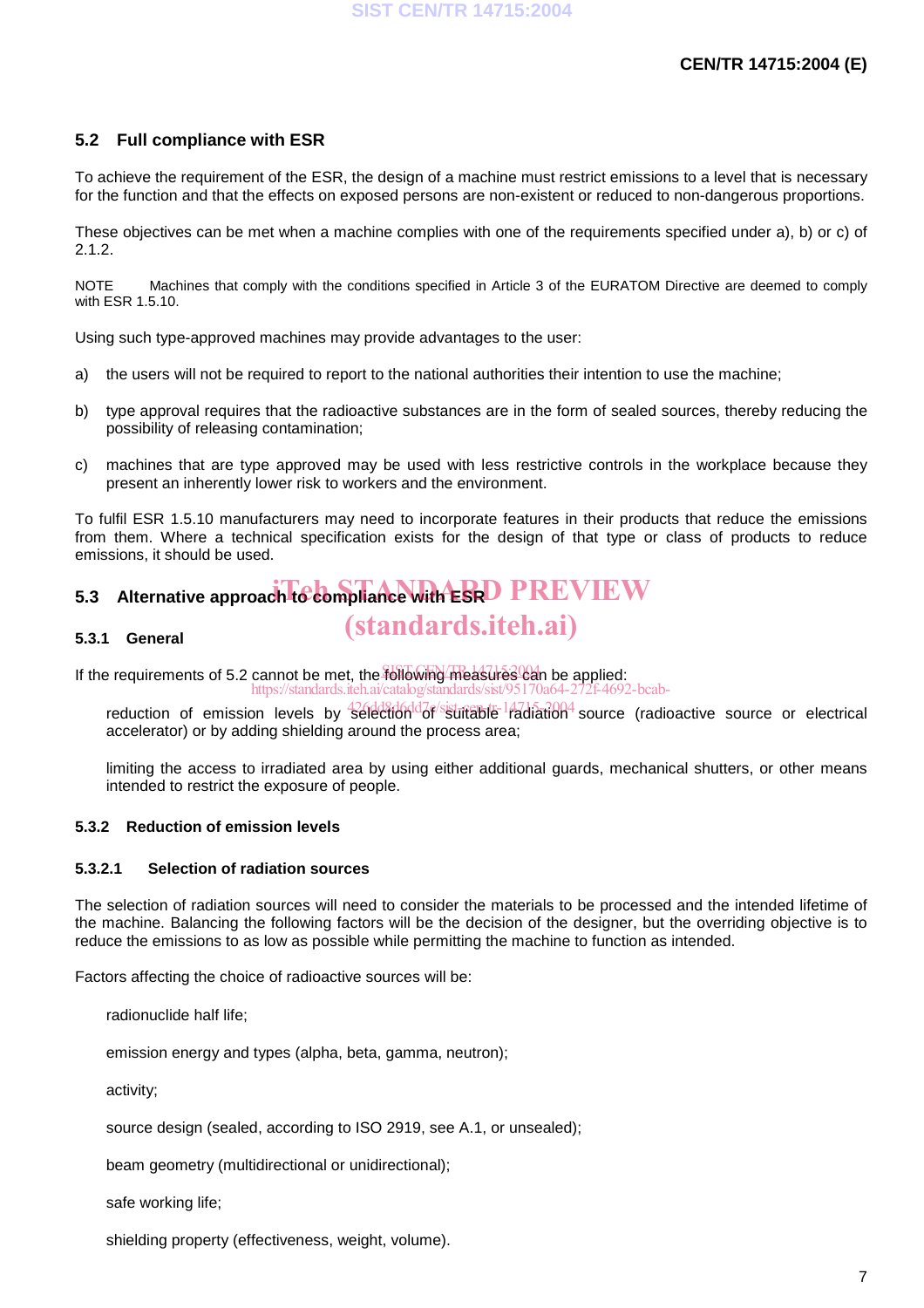#### **CEN/TR 14715:2004 (E)**

Factors to be considered when selecting operational settings for electrical accelerators:

- accelerating voltage;
- beam current;
- beam geometry;
- target material;
- shielding property (effectiveness, weight, volume).

#### **5.3.2.2 Shielding**

The inclusion of shielding in the machine housing will remove or reduce radiation emissions at accessible points around the machine. Design of the shielding has to take account of the materials selected and the construction.

Factors to be taken into account when selecting shielding:

- type of radiation;
- attenuation ability;
- radiation energy;
- secondary emissions;

## iTeh STANDARD PREVIEW

 physical strength, durability, flammability, resistance to radiation damage; (standards.iteh.ai)

SIST CEN/TR 14715:2004

426dd8d6dd7e/sist-cen-tr-14715-2004

- chemical form and toxicity<sub>ps</sub>://standards.iteh.ai/catalog/standards/sist/95170a64-272f-4692-bcab-
- weight, volume of material.

Examples of standards providing detailed technical information about shielding properties of different materials are given in A.2.

#### **5.3.2.3 Special considerations regarding joints or openings**

Design features such as joints or openings and their covers need special attention. If service penetrations through the shielding materials cannot be avoided, special design requirements to control radiation leakage are to be applied (e.g. zigzag channels, additional overlap shielding, etc.).

Other aspects to be considered include interlocking of movable shields, prevention of leaks and uncontrolled release of radiation, use of enclosed material handling devices, process control systems,

#### **5.3.2.4 Balancing**

Source selection and shielding design will need to be balanced when making decisions.

#### **5.3.3 Methods for limiting the access to irradiated area**

To restrict exposure of people, the access to the irradiated area shall be limited. In respect to this objective, the following requirements shall be fulfilled:

- wherever possible, the irradiated area shall be totally enclosed;
- if there is a need for access to the radiation field or beam, then access points should be included in the design. The construction of access points shall not create leakage of radiation above the emission levels specified in the design targets;